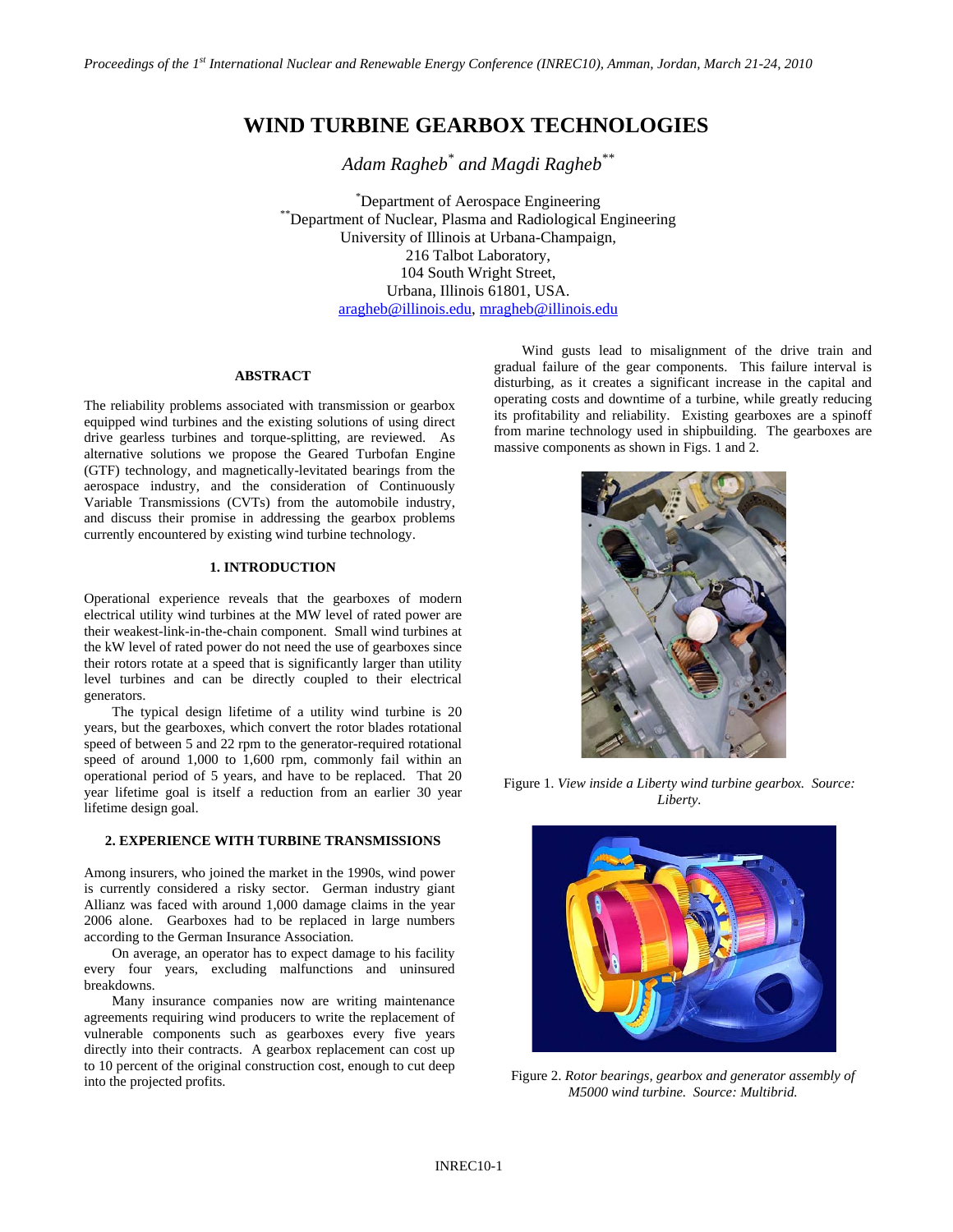In this work, we identify and shed light on current or on-thehorizon gearbox technologies in the wind industry and other industries in the hopes of disseminating the knowledge, design technologies, and lessons learned across the wind turbine industry and possibly avoiding costly duplication of research into reliable gearboxes. Highly reliable gearboxes currently exist, but there appears to be limited exchange of information between the aerospace propulsion industry and the wind turbine industry.

This work will review the current solutions to the gearbox problem through the direct drive approach, provide a background on turbofans from the aerospace industry and their technologies as a possible solution, and examine the benefits and disadvantages of using a Continuously Variable Transmission (CVT).

#### **3. GEARLESS OR DIRECT DRIVE WIND TURBINES**

Currently, Enercon GmbH of Aurich, Germany has presented a mass-produced solution to the low gearbox reliability. It has licensed the technology to Japan Steel Works (JSW) in Japan.

This solution is their direct drive wind turbine, which utilizes an annular multiple poles generator. This generator significantly reduces the number of moving components, lowering the amount of repair work and associated turbine downtime. In order to satisfy the service life requirements specified by Enercon, the copper winding of the stator component of the generator consists of individual insulation class F round copper wires that are bundled and insulated with varnish. This copper winding is then installed by hand, with Enercon suggesting that the continuous insulating materials have the opportunity to be fully tested. An image of Enercon's annular generators undergoing assembly is shown in Fig. 3, while the finished stator and rotor are shown in Fig. 4.



Figure 3. *Multipole annular generators under assembly. Source: Enercon.*



Figure 4. *Stator and rotor of E-70 wind turbine. Source: Enercon.*

In order to produce AC power at the required 50 and 60 Hz for Europe and the USA, respectively, a 4-pole generator would need to run at a nominal rotational speed of about 1,500 revolutions per minute (rpm), while a 6-pole generator would operate at a setting of around 1,000 rpm. As the number of poles increases, the rpm required to operate decreases linearly:

$$
\omega_{\text{generator}} = 100 \frac{f}{N} \, \text{rpm} \tag{1}
$$

where  $\omega$  is the rotational speed in rpm, f is the frequency in Hz, and N is the number of generator poles.

For the USA frequency of 60 Hz, Eqn. 1 yields:

$$
\omega_{\textit{generator}} = \frac{6,000}{N} \, \textit{rpm}
$$

This shows that an 8-pole generator would need to operate only at approximately 750 rpm, and a 200-pole generator at only 30 rpm to produce a 60 Hz electrical current.

The gearing ratio G for a transmission is defined as:

$$
Gearing ratio: G = \frac{\omega_{generator}}{\omega_{rotor}}
$$
 (2)

where  $\omega_{\text{generator}}$  is the rotational speed of the generator and  $\omega_{\text{rotor}}$  is the rotational speed of the rotor, both in rpm.

A 4-pole generator operating at 1,500 rpm and rotor blades rotating at 20 rpm would require a transmission with a gearing ratio of 75, while a 200-pole generator operating at 30 rpm with rotor blades operating at 30 rpm yields a gearing ratio of 1, which negates the need for a gearbox

It is interesting to note that based on Fig. 5, the Enercon wind turbine appears to leave the weight of the rotors and blades unbalanced on the upwind side of the tower, while Fig. 6, which depicts a JSW turbine, appears to use the transformer and converter to counterbalance the blades and generator. These components are traditionally located on the ground.



Figure 5. *Multipole generator coupling to rotor hub and tower. Source: Enercon*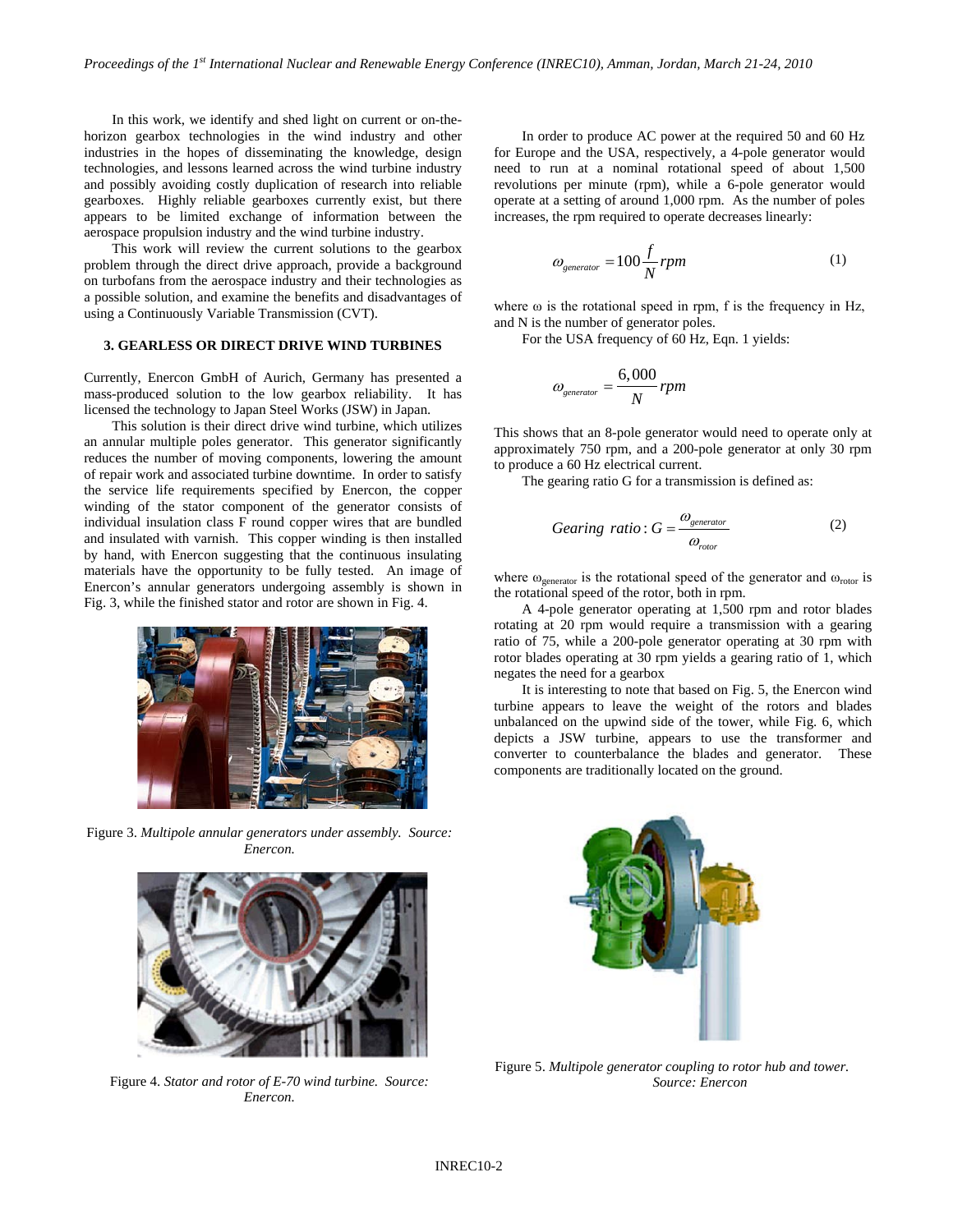

Figure 6. *Counterbalanced JSW J82 permanent magnet synchronous generator gearless wind turbine. Source: JSW.*

#### **4. ANNULAR GENERATOR**

The annular generator is of primary importance in the gearless system design of the E-70 wind turbine. It offers the advantages of totally avoiding the gearbox components, a lower wear caused by a slow machine rotation, low stress due to the high level of speed variability, the incorporation of yield optimized control and a high level of grid compatibility.

Combined with the rotor hub, it provides an almost frictionless flow of energy, while the gentle running of fewer moving components guarantees minimal material wear. Unlike conventional asynchronous generators, the annular generator is subjected to minimal mechanical wear, which makes it ideal for particularly heavy demands and a long service life.

The annular generator is a low speed synchronous generator with no direct grid coupling. The output voltage and frequency vary with the speed and are converted for output to the grid by a Direct Current (DC) link and inverter. This achieves a high degree of speed variability

The copper winding in the stator, the stationary part of the annular generator, uses a single layer basket winding that is produced using the insulation Class F to 155 °C. It consists of individual round wires that are gathered in bundles and insulated with varnish. The copper winding is done manually. In spite of increasing automation in other manufacturing areas, preference has been given to manual labor in this case since it ensures that the materials used are fully tested. A special processing method allows continuous windings to be produced. Each wire strand is continuous from start to finish.

Advantages of continuous winding include:

- Prevention of processing faults in the production of electrical connections
- Maintains the high quality copper wire insulating system
- Elimination of the contact resistance
- Elimination of weak points that are susceptible to corrosion and material fatigue

The magnetic field of the stator winding is excited by pole shoes. These are located on the disk rotor, the mobile part of the annular generator. Since the shape and position of the pole shoes have a decisive influence on the noise emission of the annular generator, Research and Development (R&D) has dedicated particular attention to this aspect. The result is an improved adaptation of the pole shoes to the slow rotation of the annular generator with no significant noise being generated.

## **5. MANUAL LABOR VERSUS AUTOMATION**

It should be noted that outsourcing has two inherent problems. By outsourcing, proprietary technologies and/or processes are transferred to the receiving country, and it is only a temporary solution. As the wealth of the outsourcee country grows, its workers will demand ever-increasing wages and benefits. In addition to this, funds are exiting the outsourcing country to the outsourcee, and through the aforementioned technology transfer, outsourcing may inadvertently be creating a new competitor through the technology transfers.

Technology transfer is a significant disadvantage to outsourcing of manual labor, which is becoming ever-increasingly unaffordable in the industrialized nations.

For these reasons, it can be inferred that hand-wound electrical generators for wind turbines are not viable in the far-term and an automated winding process of annular generators must be given serious design and investment consideration.

# **6. GEARBOX DESIGN OPTIONS**

The weakest link of a utility size wind turbine has been their gearbox. As turbine sizes increased, the design of gearboxes able to handle the torque generated by longer and heavier blades has become a problem. In addition, turbine loading is variable and hard to predict. Some gearboxes have failed in less than two years of operation.

Most of these failures have been attributed to the movement of the machine chassis, which causes misalignment of the gearbox with the generator shafts and leads to failure. Such failure occurs in the high speed rear gearing portion of the gearbox when the bearings become faulty. Regular turbine realignments can reduce the frequency of failure, but do not preclude their occurrence.

Manufacturers have made their turbines more reliable by improving the oil lubrication and filtration system in the gearbox so it can remove all particles larger than seven microns in size. If a particle of that size breaks free of the meshing gears, it can damage other gears and bearings.

Enercon in Germany, and Japan Steel Works under license, have increased the number of generator poles in their machines, eliminating the gearbox. Most electrical generators have 4 or 6 magnetic pole pairs in their windings and must use a gearbox. With the generator built with 50-100 pole pairs, the use of electronic control can eliminate the need for a gearbox.

The coupling of the blades directly to the generator in machines without a gearbox also eliminates the mechanical or tonal noise produced by conventional turbines.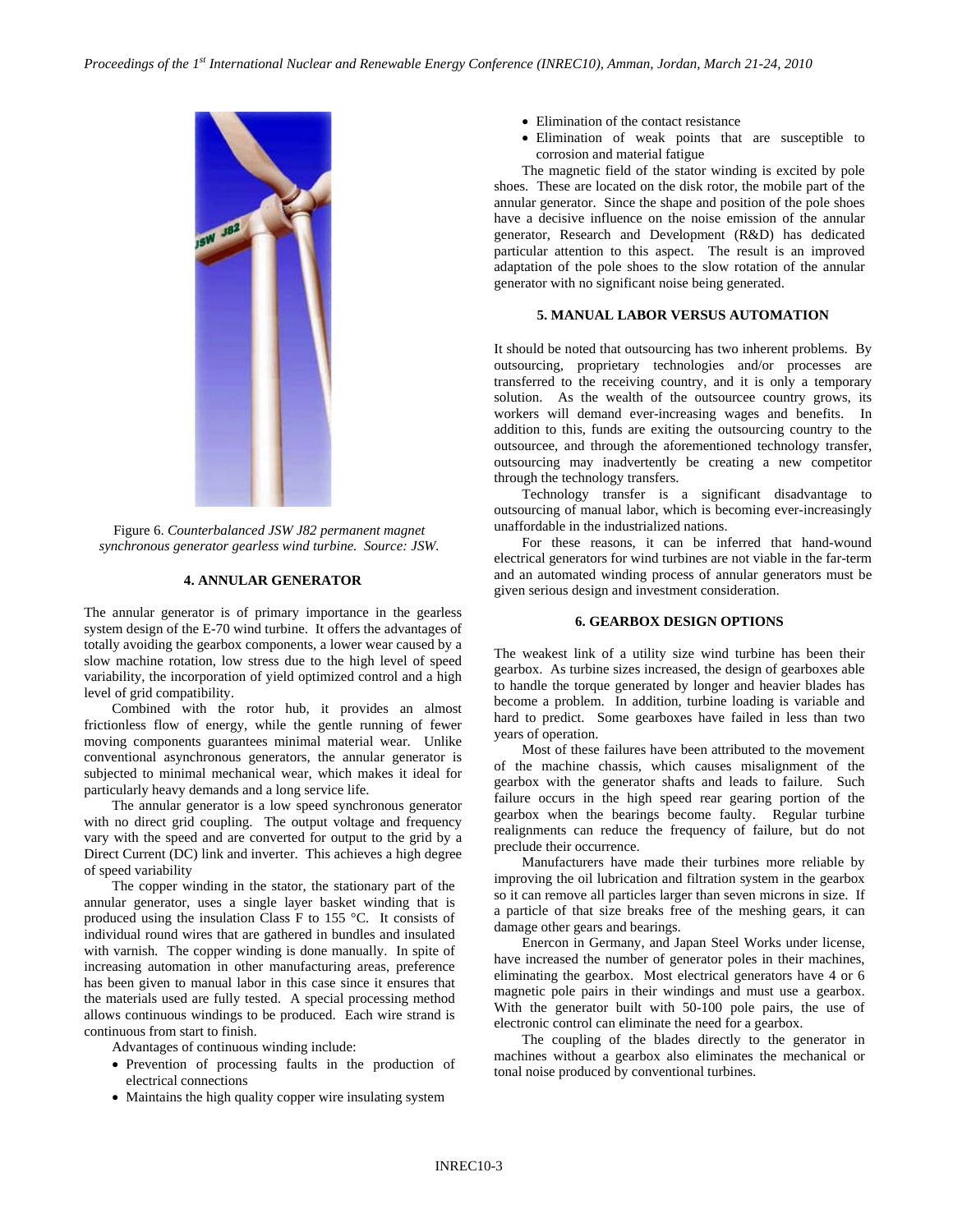# **7. TORQUE SPLITTING, DISTRIBUTED GEARING**

A California based wind turbine manufacturer improved reliability by using distributed gearing using multiple paths and 4 generators to ensure continued turbine operation even if one of the generators fails. This unique approach splits the large amount of torque experienced by the gearboxes due to the blades, which in some cases are longer than the wing of a Boeing 747. Figure 7 illustrates this arrangement.



Figure 7. *Torque splitting between four electrical generators operated in parallel. Source: Clipper Wind Power Inc.*

This design however, encountered a problem with its 2.5 MW turbine, caused by poor quality control and an apparent design problem, affecting the company's financial performance. The 20 MW Steel Winds wind farm in upstate New York, using eight of the turbines, has been shut down because of a gearbox problem in the turbines. All eight turbines suffered from a manufacturing problem and repairing the problem required several months.

The Steel Winds project, on a former Bethlehem Steel site that is also a listed Superfund toxic waste site, was the first to use the 2.5 MW machines. The eight wind turbines rolled off the company's assembly line in Cedar Rapids, Iowa, in late 2006, and went into service at the site on Lake Erie in April 2007.

The operators of the project, UPC Wind and BQ Energy, first noticed the problems with the wind machines in August 2007. Upon inspection, engineers discovered that a tooth on one of the four gears in the box had broken. Inspections found the problem on all of the turbines on the site.

Similar turbines at projects in Iowa and Minnesota had the same problem and required repairs. SNL Financial, a trade news service, reported that 50 turbines required repair. The Steel Wind turbines were all under warranty, according to a UPC Wind official, so the manufacturer covered the costs of repair.

# **8. HISTORY OF THE DIRECT DRIVE APPROACH**

During the past few years, the market share for direct drive wind turbines accounted for 13-15 percent of the total turbine market, with the number standing at 14 percent in 2007.

Enercon of Germany has dominated the direct drive wind turbine market since they introduced their first direct drive system in 1993, with their current product range offering turbines of rated power 100 kW to 6 MW and about 12,600 systems produced by 2009. Their flagship model is the E-126, which features a 12 meter diameter annular generator and a 127 meter blade diameter. Enercon has been effective in meeting its competition, as companies such as Jeumont Industrie, Seewind, and Heidelberg have all offered direct drive turbine concepts, but none have yet demonstrated a significant commercial impact.

Japan Steel Works (JSW) became involved in Wind Power Systems using its long experience in industrial machinery and energy technology. Initially, it delivered 30 sets of General Electric (GE) 1.5s wind turbines in Japan. Using the acquired operational experience, JSW adopted the technology of permanent magnet gearless synchronous generator wind turbines from Enercon in Germany and manufactures its own wind turbine including the rotor blades and the tower.

Lagerwey of the Netherlands offered a 750 kW family of turbines, but filed for bankruptcy in 2003 after fabricating only 200 units. Emergya Wind Technology purchased the Lagerwey technology and since 2004 has offered a 900 kW DirectWing 900\*54 wind turbine, effectively having scaled up the Lagerway technology. The former leaders of Lagerwey produced one 2 MW direct drive prototype under the auspices of the Zephyros consortium, but sold it to Harokasan in Japan.

In July 2008, Siemens Energy embarked upon a 2-year testing program for a 3.6 MW rated power experimental direct drive turbine. This concept machine was installed near the coast of Ringkøbing, Denmark, with a second slightly different generator design installed by December 2008. Henrik Stiesdal commented that Siemens realizes that direct drive wind turbines may become competitive with their geared counterparts at the upper end of turbine sizes, and through these two test rigs hopes to determine if and at what level direct drive systems can be made competitive.

Despite the prior failings of competitors to Enercon in the direct drive market sector, there exists a high level of optimism and a growing level of interest. In addition to the efforts of Siemens Energy, a number of companies are currently attempting to gain a foothold in the direct drive sector. They are summarized below in Table 1.

| Country         | Company        | <b>Turbine Rated</b><br>Power (MW) |
|-----------------|----------------|------------------------------------|
| The Netherlands | DarWinD        | 4.7                                |
| Norway          | ScanWind       | 3.5                                |
| Germany         | Vensys         | 1.2, 1.5, 2.5                      |
| Spain           | <b>Mtorres</b> | 1.65                               |
| Italy           | LeitWind       | 1.2, 1.5                           |
| South Korea     | Unison         | 0.75                               |

Table 1. *Current Market Direct Drive Market Entrants.*

It should be noted that interest from coal-rich China indeed does exist, as Goldwind currently licenses production of Vensys wind turbines, and as of recent, owns 70 percent of the Vensys shares.

Currently, the direct drive generator design of choice is the Permanent Magnet (PM) type of generator. Benefits of PM generators include their compactness relative to external field excitation generators as well as the fact that it is widely held that this generator design exhibits a very high efficiency even when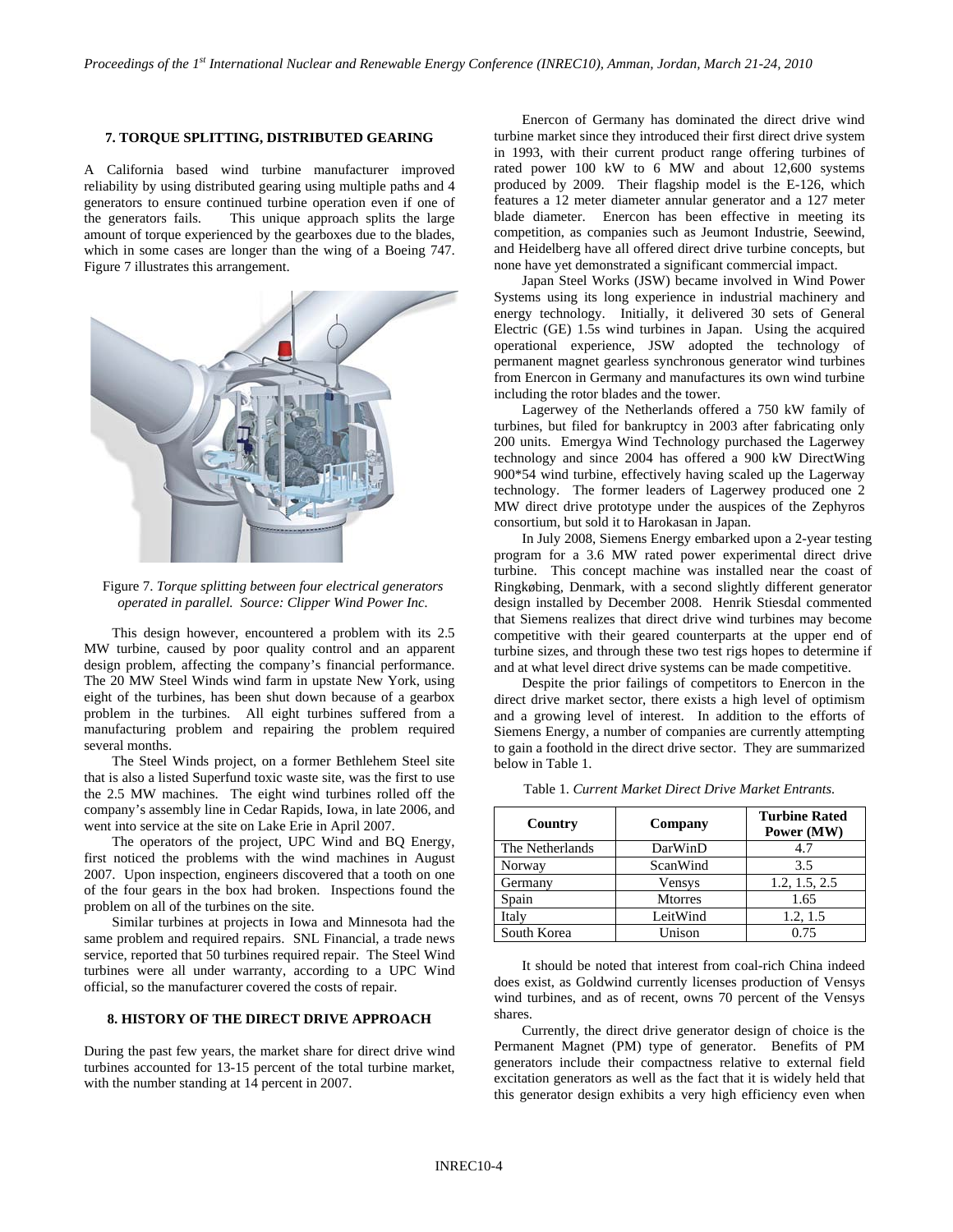subjected to a partial load. Disadvantages of PM generators however include the inability to control the field strength and significantly more stringent manufacturing and tolerance requirements.

## **9. GEARED TURBOFAN TECHNOLOGY**

Pratt and Whitney, the maker of jet engines powering aircraft such as the F-15 Eagle, 747 Jumbo Jet, and C-17 Globemaster, spent over 10 years of research and over \$350 million in development costs to develop a Geared Turbo Fan Engine (GTF). In order to understand why this jet engine technology development has potential positive implications for the wind turbine industry, one must first understand how and within what environment a turbofan engine operates.

A turbofan is essentially a standard jet engine, known as a turbojet, with a large diameter ducted fan installed on the front. Turbojets were used on early jet-powered aircraft, such as the Boeing 707, De Haviland Comet, and the Convair B-58 Hustler, and are characterized by a long narrow-diameter cylindrical shape. Figure 8 depicts a B-58 Hustler with its 4 General Electric (GE) J79-GE1 turbojet engines visible beneath the large delta wing.



Figure 8. *Turbojet-powered Convair B-58 Hustler.*

In a turbojet engine, all of the thrust is derived from air passing through the core of the engine, which emerges at a very high speed and temperature. Additionally, due to the fact that all of the thrust was derived from "hot" air, significant increases in turbojet diameter came at a high cost, as all of the fan blades would have to withstand high centripetal loading while subjected to very high temperatures and pressures. In order to solve these scalability and noise problems, the turbofan engine was developed.

In a turbofan engine, on the other hand, the majority of the thrust is derived from air that does not pass through the core of the engine, but instead enters the large-diameter fan on the front and bypasses the core. Not surprisingly, this is referred to as bypass air. This bypass air is not heated, and exits the fan at a lower speed than the air that passes through the core, and is thus significantly quieter air. At the end of the turbofan engine, the loud, hot, and high-velocity air that passed through the core is surrounded by and mixed with the quieter, colder, and lowervelocity bypass air, significantly reducing the noise of the engine. Typical bypass ratios, the ratio of bypass air to air passing

through the core of the engine, are around 0.5 to 6:1. The bypass ratio of the GE-90-115B, physically the largest turbofan engine currently in service, is a whopping 9:1, while the Rolls Royce Trent 1000, shown in Fig. 9, which powers Boeing's 787 Dreamliner, has a bypass ratio of 11:1.



Figure 9. *Rolls Royce Trent 1000 Turbofan engine. Source: Rolls Royce.*

Gas turbo machinery currently represents the most efficient means of converting the chemical energy of fuel into kinetic energy for use as propulsive thrust. In the late 1960s, when engine manufacturers coupled the turbojet with a fan directly linked to the turbine, the amount of useful thrust significantly increased. Current jet engine technology consists of the fan and core rotating on separate shafts. In industry terms, these shafts are simply referred to as "spools."

Turbofan engines currently in-service employ a direct connection between the Low Pressure (LP) turbine and the fan, and thus the two rotate at the same speed. Inherent inefficiencies exist in this configuration, as the large-diameter fan operates most efficiently at lower rpm relative to the LP turbine. This is due to the fact that the smaller-diameter LP turbines can operate at higher rpm before the tips reach supersonic speeds. Once tip speeds reach a supersonic speed, shockwaves and other instabilities significantly reduce the aerodynamic efficiency of the blades, and introduce unwanted stresses.

Pratt and Whitney's insertion of a gearbox between the fan and the LP turbine of a turbofan allows adjustment of the ratio of fan rpm to LP turbine rpm, allowing optimization of the performance of the fan for various flight conditions, and is projected to offer an efficiency increase of approximately 9 percent.

# **12. GEARED TURBOFAN DEVELOPMENT**

The Geared Turbofan (GTF) engine is not a new concept, as Pratt and Whitney understood the theoretical justification behind the concept by the early 1980s. The reason for this concept only now, nearly 30 years later, appearing on actual jet engines is the level of technology and materials development required to satisfy the stringent safety, reliability, and ruggedness requirements of modern jet turbines. Pratt and Whitney suggests that through thousands of hours of development, advances in bearing, gear system, and lubrication design have been made and incorporated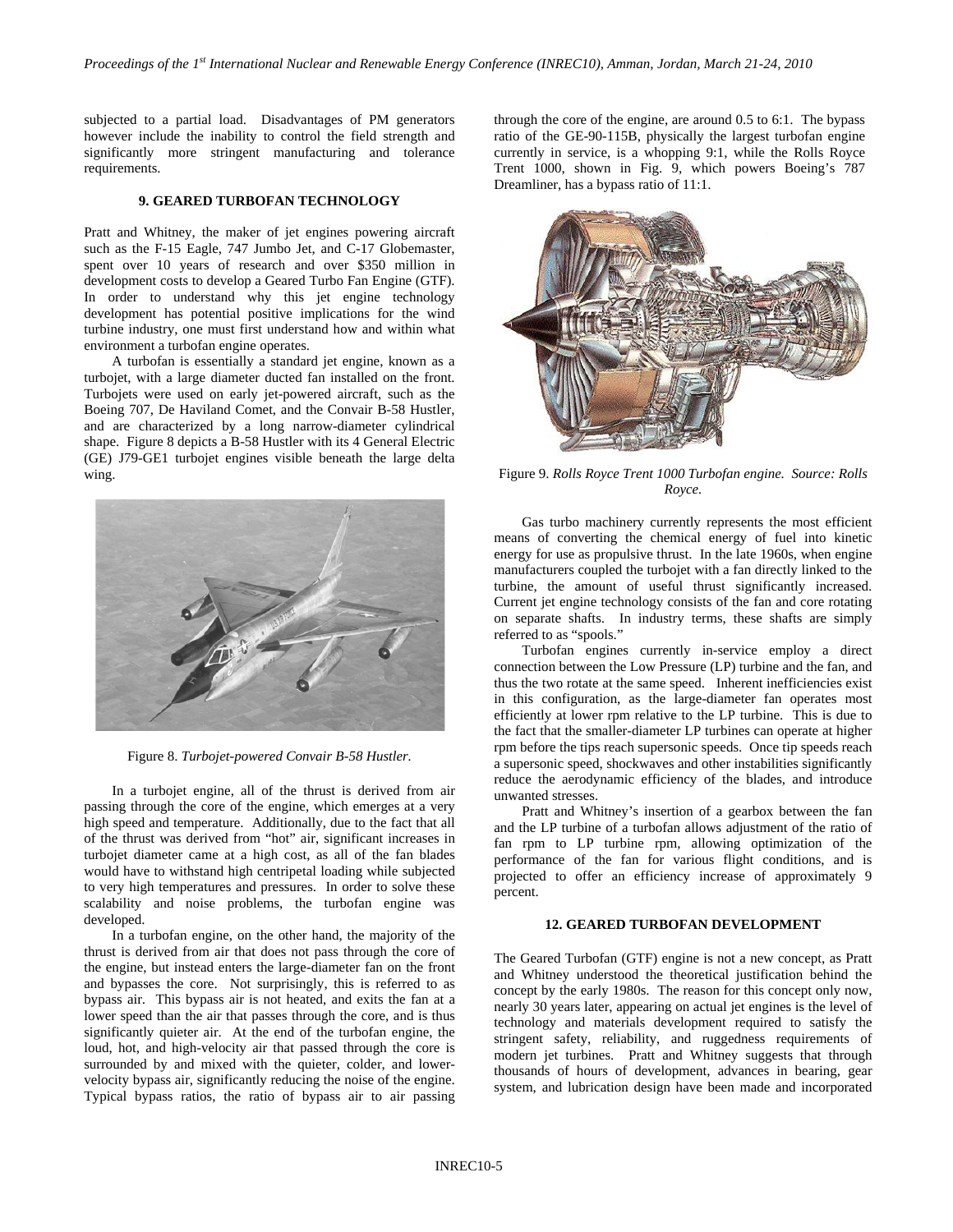into their new family of GTFs. It is reported that their GTF gearbox operates at an efficiency of over 99 percent and a heat load below 50 percent of what was originally expected.

The gearbox currently being tested in the PW1000G, Pratt's new GTF engine, has a diameter of 17 inches, and handles a shaft horsepower (shp) of 32,000. Component, full-scale, and flight tests have currently totaled approximately 2,500 hours on Boeing 747 and Airbus Industries A-340 test bed aircraft. Additionally, a 40,000 shp gearbox is currently undergoing full scale tests. GTF engines have recently been selected to power the Mitsubishi Regional Jet, Bombardier CSeries, and Irkut MC-21 aircraft. The GTF engines for these aircraft will have thrust ratings of between 15,000 and 32,000 lb and have expected Entry Into Service (EIS) dates between 2013 and 2016. Figure 10 depicts a GTF gearbox, the PW8000.



Figure 10. *PW8000 gearbox. Source: Pratt and Whitney.*

# **13. ADOPTION OF MAGNETIC BEARINGS**

Pratt and Whitney goes on to suggest the existence of a proprietary "self-centering" technology to nearly eliminate all instances of stress and gear misalignment, problems discussed by Ragheb [1] on wind turbine gearboxes that cause severe reliability problems.

We surmise that magnetic levitation with permanent or electromagnets is used in lieu of ball bearings to self-align the transmission shafts.

Magnetic bearings offer a host of advantages, including high speed capabilities and the ability to operate lubrication-free and in vacuum environments. They generate no friction, experience minimal wear, and operate contamination free with extremely low vibration.

Magnetic bearings can precisely control shaft position, measure external forces acting on the shaft, and monitor a machine's operating condition. Magnetic-bearing systems electromagnetically suspend shafts by applying electric current to a bearing's ferromagnetic materials. The systems have three main elements: bearing actuators, position sensors, and controller and control algorithms.

Typical units consist of two magnetic radial bearings and one magnetic thrust bearing. They control the shaft along five axes: two axes for each radial bearing and a fifth axis along the shaft. The radial stator is formed by a buildup of laminations, each of which is shaped with poles. The laminations stack together, and coils of wire are wound around each pole. An image of a stator and rotor of a magnetic bearing is presented in Fig. 11, while Fig.

12 depicts the five axis control achievable with two radial and one magnetic thrust bearing.





Figure 11. *Magnetic bearing stator and rotor [20].*



Figure 12. *Five axis control of magnetic bearing [20].*

Controlled electric currents passing through the coils produce an attractive force on the ferromagnetic rotor and levitate it within an air gap. The gap usually measures about 0.5 mm but, in some applications, can be as large as 2 mm. The rotor fits over the shaft, which is in the air gap but need not be centered.

A magnetic thrust bearing provides axial control. The thrustbearing rotor is a solid steel disk attached to the shaft and positioned at a preset distance from the stator on one or both sides.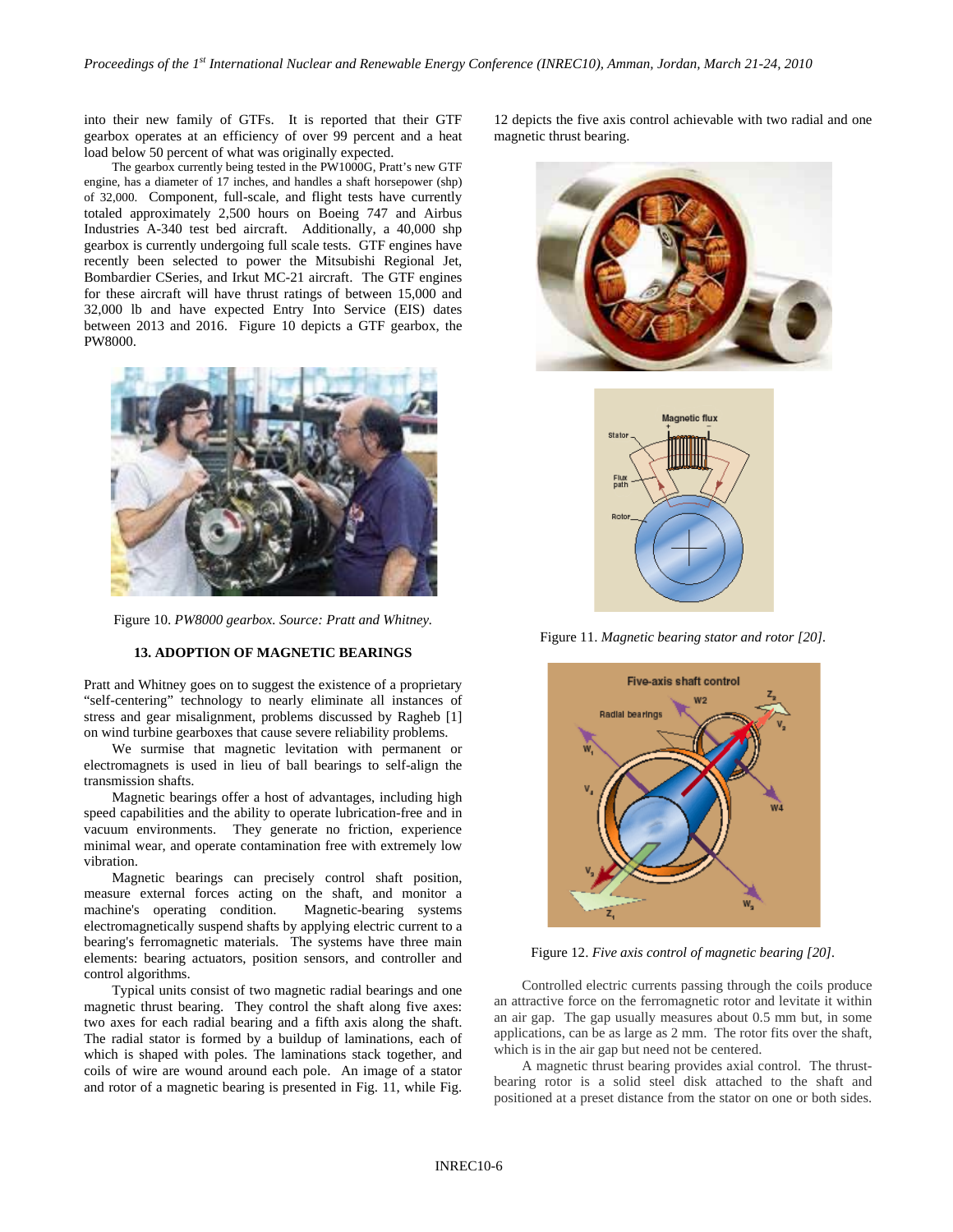During operation, electromagnetic forces produced by the stator act on the rotor and control axial movement.

Magnetic bearing arrangements include touchdown or auxiliary bearings. Their main function is to support the shaft when the machine is idle and protect machine components in case of power outage or failure. The touchdown bearing's inner ring is smaller than the magnetic-bearing air gap to prevent potential damage if the shaft loses its levitation.

# **14. SIMILARITY BETWEEN WIND AND TURBOFAN GEARBOXES**

Planetary spur gearing [1], is also commonly known as epicyclic gearing. The general concept behind this gearing involves multiple outer gears revolving around a single gear; the outer gears are often regarded as the "planets," while the single center gear is viewed as the "sun." In order to achieve a reduction or increase in rpm, an outer ring gear or annulus is required.

Figure 13 depicts a planetary spur-style gearing system. As it would relate to wind turbines, the green annulus would be connected to the rotor hub, while the yellow sun gear would be connected to the generator. Rotation of the annulus by 45 degrees results in the sun gear rotating approximately 135 degrees, yielding a threefold rpm increase or a gearing ratio (G) of 3.



Figure 13. *Planetary spur or epicyclic gearing system.*

Planetary gearing systems exhibit higher power densities than parallel axis gears, and are able to offer a myriad of gearing combinations and a large reduction in a small volume. Disadvantages include the requirement for complex designs, general inaccessibility, and high bearing loads. The latter of the three is suspected to have created the majority of problems for wind turbines.

Minor misalignments due to wind gust loads or manufacturing inconsistencies rapidly wear down the gears, which in turn creates a vicious and ultimately destructive feedback cycle between misaligned components and gear wear.

Somehow the aerospace industry has moved beyond these problems, as helicopters and geared turbofans exhibit the impeccable reliability required for air vehicles – the answer exists somewhere. Pratt and Whitney's PT6 gas turbine engine utilizes an epicyclic gearing system, and has been used on the Bell UH-1 Huey helicopter and the DeHaviland DHC-6 Twin Otter passenger aircraft; this epicyclic gearing system is depicted below in Fig. 14.



Figure 14. *Pratt and Whitney PT6 turbine engine reduction gears.*

As depicted in Fig. 13, a planetary gear system contains three component gears: the sun gear, the planet gears, and the annulus. In order to calculate the reduction potential of a planetary gear system, one must first determine the number of teeth N that each of the three component gears have. These values will be referred to as  $N_{sun}$ ,  $N_{annulus}$ , and  $N_{planet}$ . Using the relationship that the number of teeth is directly proportional to the diameter of a gear, the three values should satisfy the equality of Eqn. 3 which shows that the gears will fit within the annulus.

$$
N_{\rm sun} + 2*N_{\rm planet} = N_{\rm annulus} \tag{3}
$$

where  $N_{sun}$ ,  $N_{annulus}$ , and  $N_{planet}$  are the number of teeth in the sun gear, annulus gear, and planet gear, respectively.

With Eqn. 3 satisfied, the equation of motion for the three gears is:

$$
\left(2 + \frac{N_{sun}}{N_{planet}}\right)\omega_{annulus} + \frac{N_{sun}}{N_{planet}}\omega_{sun} - 2*\left(1 + \frac{N_{sun}}{N_{planet}}\right)\omega_{planet} = 0 \quad (4)
$$

where  $\omega_{sun}$ ,  $\omega_{annulus}$ , and  $\omega_{planet}$  are the angular velocities of the respective gears. Since angular velocity is directly proportional to the rpm, Eqn. 4 simplifies Eqn. 5 below:

$$
\left(2+\frac{N_{sun}}{N_{planet}}\right) rpm_{amuulus} + \frac{N_{sun}}{N_{planet}} rpm_{sun} = 2*\left(1+\frac{N_{sun}}{N_{planet}}\right) rpm_{planet}(5)
$$

Known values may be substituted into Eqn. 5 in order to determine the relative rpm of the sun and annulus gears, noting the following two equalities of Eqns. 6 and 7:

$$
rpm_{sun} = \left(\frac{-N_{sun}}{N_{planet}}\right) rpm_{planet}
$$
 (6)

$$
rpm_{planet} = \left(\frac{-N_{planet}}{N_{annulus}}\right) rpm_{annulus} \tag{7}
$$

# **15. CONTINUOUSLY VARIABLE TRANSMISSIONS**

Another option for solving the gearbox problem is the use of a Continuously Variable Transmission (CVT). This gearing design has only recently reached mass production in passenger vehicles. Table 2 summarizes some of the cars on the road today that utilize CVTs. Transmissions of the CVT type are capable of